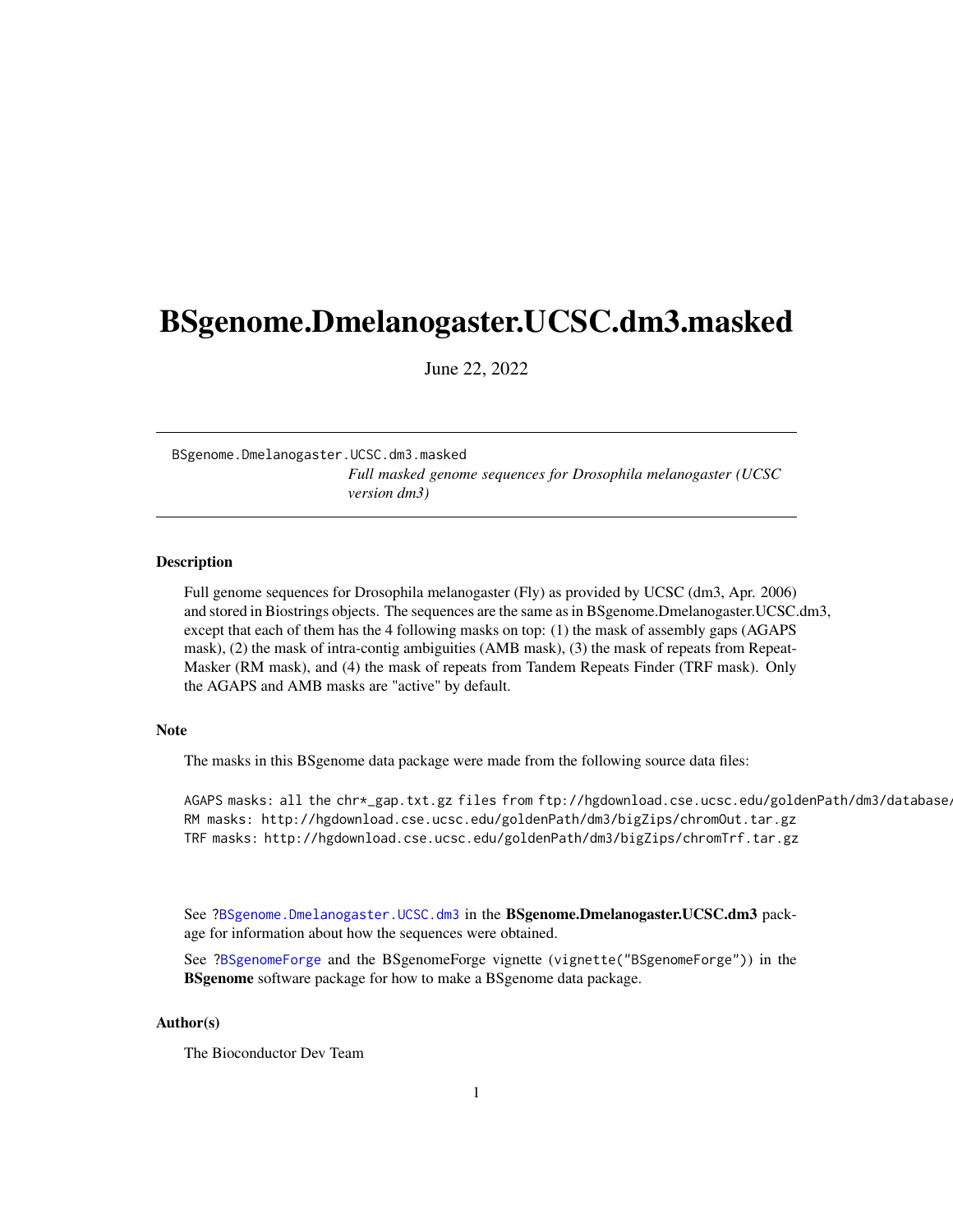### <span id="page-1-0"></span>See Also

- [BSgenome.Dmelanogaster.UCSC.dm3](#page-0-0) in the BSgenome.Dmelanogaster.UCSC.dm3 package for information about how the sequences were obtained.
- [BSgenome](#page-0-0) objects and the the [available.genomes](#page-0-0) function in the BSgenome software package.
- [MaskedDNAString](#page-0-0) objects in the Biostrings package.
- The BSgenomeForge vignette (vignette("BSgenomeForge")) in the BSgenome software package for how to make a BSgenome data package.

#### Examples

```
BSgenome.Dmelanogaster.UCSC.dm3.masked
genome <- BSgenome.Dmelanogaster.UCSC.dm3.masked
seqlengths(genome)
genome$chr2L # a MaskedDNAString object!
## To get rid of the masks altogether:
unmasked(genome$chr2L) # same as BSgenome.Dmelanogaster.UCSC.dm3$chr2L
if ("AGAPS" %in% masknames(genome)) {
 ## Check that the assembly gaps contain only Ns:
 checkOnlyNsInGaps <- function(seq)
 {
   ## Replace all masks by the inverted AGAPS mask
   masks(seq) <- gaps(masks(seq)["AGAPS"])
   unique_letters <- uniqueLetters(seq)
    if (any(unique_letters != "N"))
        stop("assembly gaps contain more than just Ns")
 }
 ## A message will be printed each time a sequence is removed
 ## from the cache:
 options(verbose=TRUE)
 for (seqname in seqnames(genome)) {
    cat("Checking sequence", seqname, "... ")
    seq <- genome[[seqname]]
   checkOnlyNsInGaps(seq)
    cat("OK\n")
 }
}
## See the GenomeSearching vignette in the BSgenome software
## package for some examples of genome-wide motif searching using
## Biostrings and the BSgenome data packages:
if (interactive())
    vignette("GenomeSearching", package="BSgenome")
```